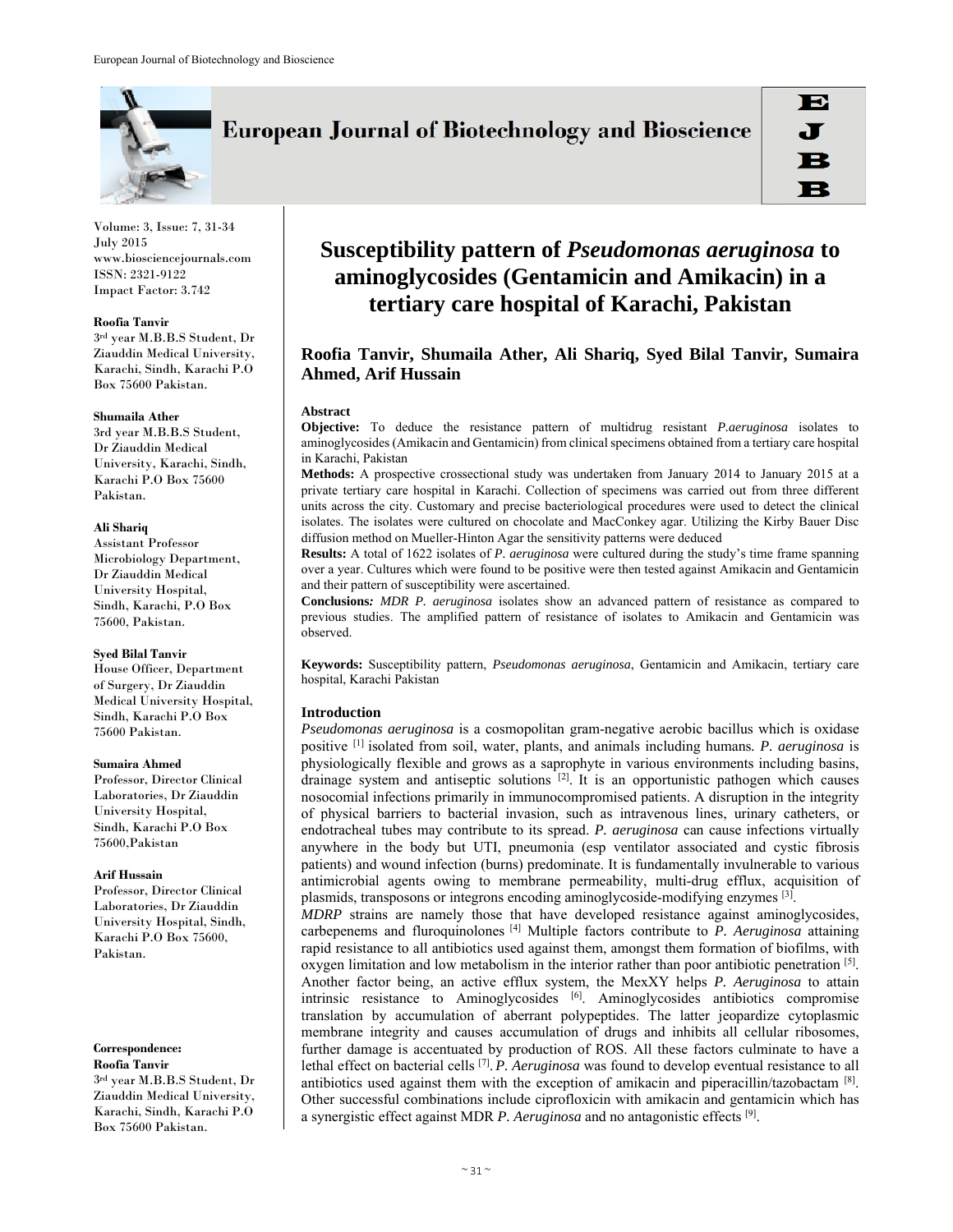# **Materials and Methods**

This study was conducted over a time period of 1 year in a tertiary care hospital of Pakistan in the microbiology department of Ziauddin Medical University from January 2014 to January 2015. Inpatients who were admitted in the ICU and HDU had their body fluids, urine, bronchoalveolar lavage, Tracheal aspirate, blood and pus samples collected. Selected patients comprised of all age groups. The samples were incubated for duration of 18 hours at  $37 \text{ °C}$  on Chocolate and MacConkey agar. Standard microbiological methods were used to identify isolates of *P. aerugonisa* by its colony morphology. On gram staining it is a pleomorphic gram negative rod, non-lactose fermenter on MacConkey, pigment production with characteristics grape like odor, oxidase positivity, non-motile along with its ability to reduce nitrate to nitrite and arginine decarboxylase and gelatin liquefaction. Confirmation of isolates was done by using Api20 NE. using Kirby Bauer Disc Diffusion method on Mueller – Hinton agar, by following CLSI 2014 Guidelines and using Hi-media antibiotic discs antibiotic sensitivity and resistance pattern were determined. Antibiotics were tested, which included Amikacin (30mcg), Gentamicin(30mcg), Ceftazidime (30mcg), Aztreonam (30mcg), Cefepime (30mcg), Cefaperazone/sulbactum (75/30mcg), Ciprofloxacin (5mcg), Piperacillin + Tazobactum (100/10mcg), Meropenem (10mcg) and Colistin (10mcg).For quality control in the study ATCC 27853 strain was used. Statistical analysis was performed by IBM SPSS version 22. Frequency and percentage of resistant antibiotics were calculated. *P. aeruginosa* was detected as a bacterium which was resistant to three or more anti-Pseudomonal antimicrobial classes (Piperacillin+ Tazobactum, Imipenem, Ceftazidime and Amikacin) was determined as MDR in our work.

# **Results and Discussion**

*Pseudomonas aeruginosa* belongs to a class of bacteria known as Gamma Proteobacteria. *Pseudomonas aeruginosa* is the epitome of an opportunistic pathogen of humans. The characteristic Pseudomonas bacterium in its natural habitat might be found in a biofilm, a planktonic form, attached to some surface or substrate, as a unicellular being, swimming actively by the help of its flagellum. *P. aeruginosa* is well known for its metabolic flexibility which it possesses. Nosocomial infections represent major sources of morbidity and mortality for patients in ICU  $[10, 11]$  Important risk factors for such infections include life threatening medical or surgical conditions, the immunocompromised state, alterations in flora due to exposure to multiple antibiotics, and the disruption of skin and mucous membranes by use of invasive devices [12, 13]**.**

Aminoglycosides are a vital component of antipseudomonal chemotherapy implicated in the treatment of a variety of infections [14]. maximum sensitivity was noted against Pseudomonas species when the aminoglycoside group of antibiotics-amikacin was used against it. Amikacin was designed as a poor substrate for the enzymes that bring about inactivation by phosphorylation, adenylation or acetylation. Amikacin seems to be a promising therapy for Pseudomonal infection. Hence, its use should be restricted to severe nosocomial infections, in order to avoid rapid emergence of resistant strains [15].

Numerous studies conducted in the past suggest an alarmingly increasing resistance pattern to the various

antibiotics used in the treatment of the infections caused by *Pseudomonas aeruginosa*. The decreased susceptibility of the notorious bacteria to virtually all antibiotics used against it is another major contributing problem. Our research focuses on two antibiotics belonging to the aminoglycoside family; Gentamicin and Amikacin.

The data suggests that out of 1662 isolates, 30.5%(507) of the isolates were resistant to gentamicin whereas 69.5%(1155) of the isolates were sensitive to it as shown in Figure 1. and Table 1. While Table 2 and Figure 2. depicts that 26.5%(440) isolates were resistant to amikacin and 73.5% (1222)were sensitive.

Although Notably high resistance, 67.86% was noted towards gentamicin, and 50% to amikacin by *Pseudomonas aeruginosa* in a study conducted by Javiya in 2008 in India [16]

Our results correspond to the study carried out by Walkty *et al.* 2011, Antimicrobial susceptibility of *pseudomonas aeruginosa* isolates obtained from patients in Canadian hospitals; CANWARD 2008-2011, where the resistance to gentamicin was calculated to be 23.2%, and that to amikacin was 8% [17].

The data obtained from the National Surveillance of Antimicrobial Resistance in pseudomonas Aeruginosa isolates obtained from ICU patients from 1993-2002 documents that in the year 2000, *Pseudomonas aeruginosa* accounted for 32% resistance to Gentamicin after which the drug was discontinued for the next two years due to increasing resistance. Amikacin resistance were 9% in 2000, 13% in 2001 and 10% in 2002 [18].

Our study corroborates with a similar report published by Vojtova *et al.* 2011 which shows resistance to gentamicin as 33.1% and that to amikacin as 4.8% [8].

Another recent research conducted in 2013 by Begum *et al.* in Bangladesh depicts gentamicin resistance to be at 40% and amikacin at 36.3% which is notably high resistance pattern observed in the south Asian region [19].

This extremely high resistance observed is most likely due to the non-judicial use of antibiotic, which is considerably frequent in the said regions and the leading cause of emergence of highly resistant strains of *Pseudomonas aeruginosa* which are posing a serious problem for not only healthcare professionals but pharmaceutical companies as no recent antimicrobials are under investigation other than those currently available.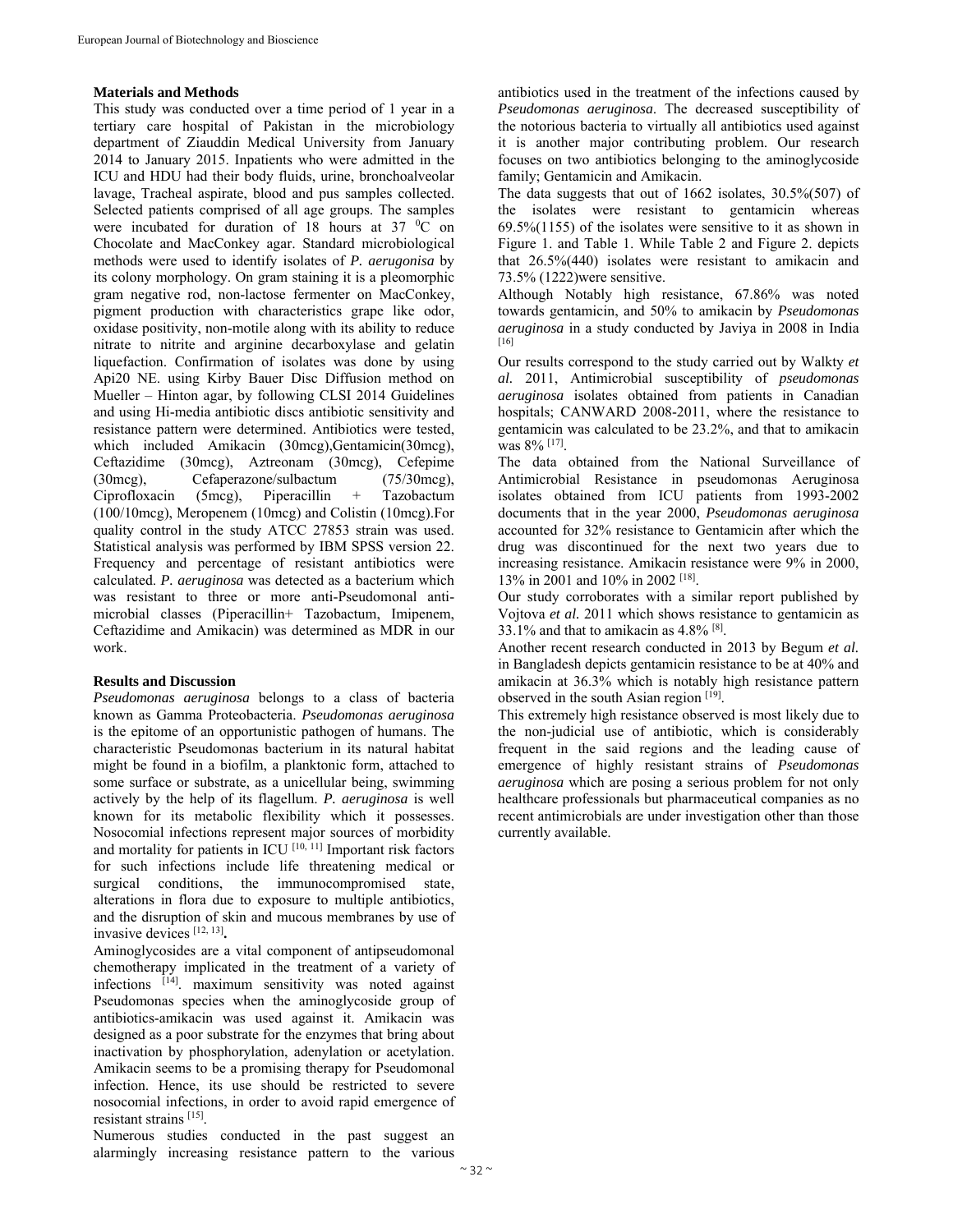# **Figures and Tables**



Resistance and Sensitivity pattern of P.aerugonisa to Amikacin(n=1662)



**Table 1:** Sensitivity and resistance pattern of isolates to Gentamicin

| <b>Pattern</b> | <b>Frequency</b> | Percent | <b>Valid Percent</b> |
|----------------|------------------|---------|----------------------|
| Resistant      | 507              | 30.5%   | 30.5%                |
| Sensitive      | ' 155            | 69.5%   | 69.5%                |
| Total          | 1662             | $100\%$ | 100%                 |

**Table 2:** Sensitivity and resistance pattern of isolates to Amikacin

| <b>Pattern</b>   | Frequency | Percent | <b>Valid Percent</b> |
|------------------|-----------|---------|----------------------|
| Resistant        | 440       | 26.5%   | 26.5%                |
| <b>Sensitive</b> | 222       | 73.5%   | 73.5%                |
| Total            | '662      | $100\%$ | $100\%$              |

### **Conclusion**

It has been observed that irrational and inappropriate prescription and use of antibiotics is rampant in the south Asian countries and has contributed majorly to rapid emergence of resistant strains to presently available drugs used for their treatment.

Another contributing factor is the use of reserved drugs such as amikacin for treatment of mild infections that may or may not be caused by the *Pseudomonas aeruginosa.* 

All these factors demand immediate actions to curtail this grievous problem. Misuse of antibiotics must be halted in order to preserve the efficacy and potency. This can be